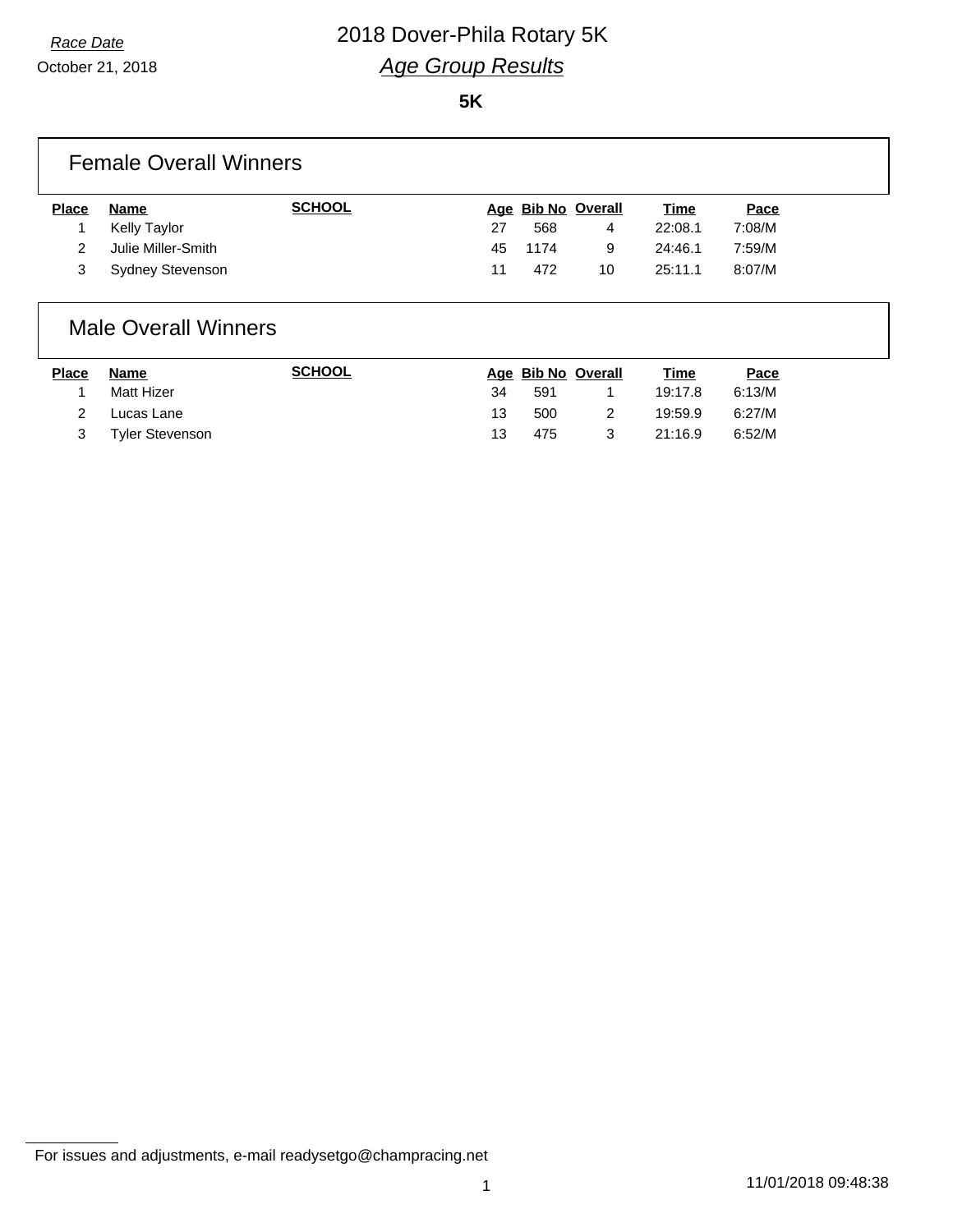October 21, 2018

#### **5K**

|                | Female 14 and Under   |               |        |      |                    |             |         |  |
|----------------|-----------------------|---------------|--------|------|--------------------|-------------|---------|--|
| <b>Place</b>   | <b>Name</b>           | <b>SCHOOL</b> |        |      | Age Bib No Overall | <b>Time</b> | Pace    |  |
| 1              | Brianna Richardson    |               | 11     | 481  | 14                 | 26:12.4     | 8:27/M  |  |
| $\overline{2}$ | Gabriella Richardson  |               | 8      | 480  | 33                 | 34:58.7     | 11:17/M |  |
| 3              | Abigail Lane          |               | 9      | 499  | 34                 | 35:23.2     | 11:25/M |  |
|                |                       |               |        |      |                    |             |         |  |
|                | Female 15 to 19       |               |        |      |                    |             |         |  |
| <b>Place</b>   | <b>Name</b>           | <b>SCHOOL</b> |        |      | Age Bib No Overall | Time        | Pace    |  |
| 1              | Emmy Summerson        |               | 15     | 1164 | 48                 | 49:39.4     | 16:01/M |  |
|                |                       |               |        |      |                    |             |         |  |
|                | Female 20 to 29       |               |        |      |                    |             |         |  |
| <b>Place</b>   | <b>Name</b>           | <b>SCHOOL</b> |        |      | Age Bib No Overall | <b>Time</b> | Pace    |  |
| 1              | Danielle Western      |               | 27     | 1149 | 43                 | 47:11.5     | 15:13/M |  |
|                |                       |               |        |      |                    |             |         |  |
|                | Male 20 to 29         |               |        |      |                    |             |         |  |
| <b>Place</b>   | <b>Name</b>           | <b>SCHOOL</b> |        |      | Age Bib No Overall | <b>Time</b> | Pace    |  |
| 1              | Jeremy Slasor         |               | 26     | 479  | 30                 | 33:42.7     | 10:52/M |  |
|                |                       |               |        |      |                    |             |         |  |
|                | Female 30 to 39       |               |        |      |                    |             |         |  |
| <b>Place</b>   | <b>Name</b>           | <b>SCHOOL</b> |        |      | Age Bib No Overall | <b>Time</b> | Pace    |  |
| 1              | Richelle Richardson   |               | 33     | 483  | 13                 | 26:12.1     | 8:27/M  |  |
| $\overline{2}$ | Cara Chappell         |               | 39     | 616  | 17                 | 27:06.7     | 8:45/M  |  |
| 3              | <b>Rachel Smith</b>   |               | 36     | 466  | 28                 | 32:47.8     | 10:35/M |  |
| 4              | <b>Carrie Collins</b> |               | 39     | 497  | 31                 | 34:24.8     | 11:06/M |  |
| 5              | Toni Reidenbach       |               | $30\,$ | 474  | 37                 | 36:18.3     | 11:43/M |  |
| 6              | Amy Horn              |               | 39     | 488  | 41                 | 45:17.0     | 14:36/M |  |
| $\overline{7}$ | Olivia Elbert         |               | 30     | 462  | 42                 | 47:11.4     | 15:13/M |  |
|                | Male 30 to 39         |               |        |      |                    |             |         |  |
| <b>Place</b>   | <b>Name</b>           | <b>SCHOOL</b> |        |      | Age Bib No Overall | <b>Time</b> | Pace    |  |
| $\mathbf{1}$   | Kris Kreinbihl        |               | 38     | 573  | 5                  | 22:10.9     | 7:09/M  |  |
| $\overline{2}$ | Chris Richardson      |               | 34     | 482  | 20                 | 28:17.0     | 9:07/M  |  |
|                |                       |               |        |      |                    |             |         |  |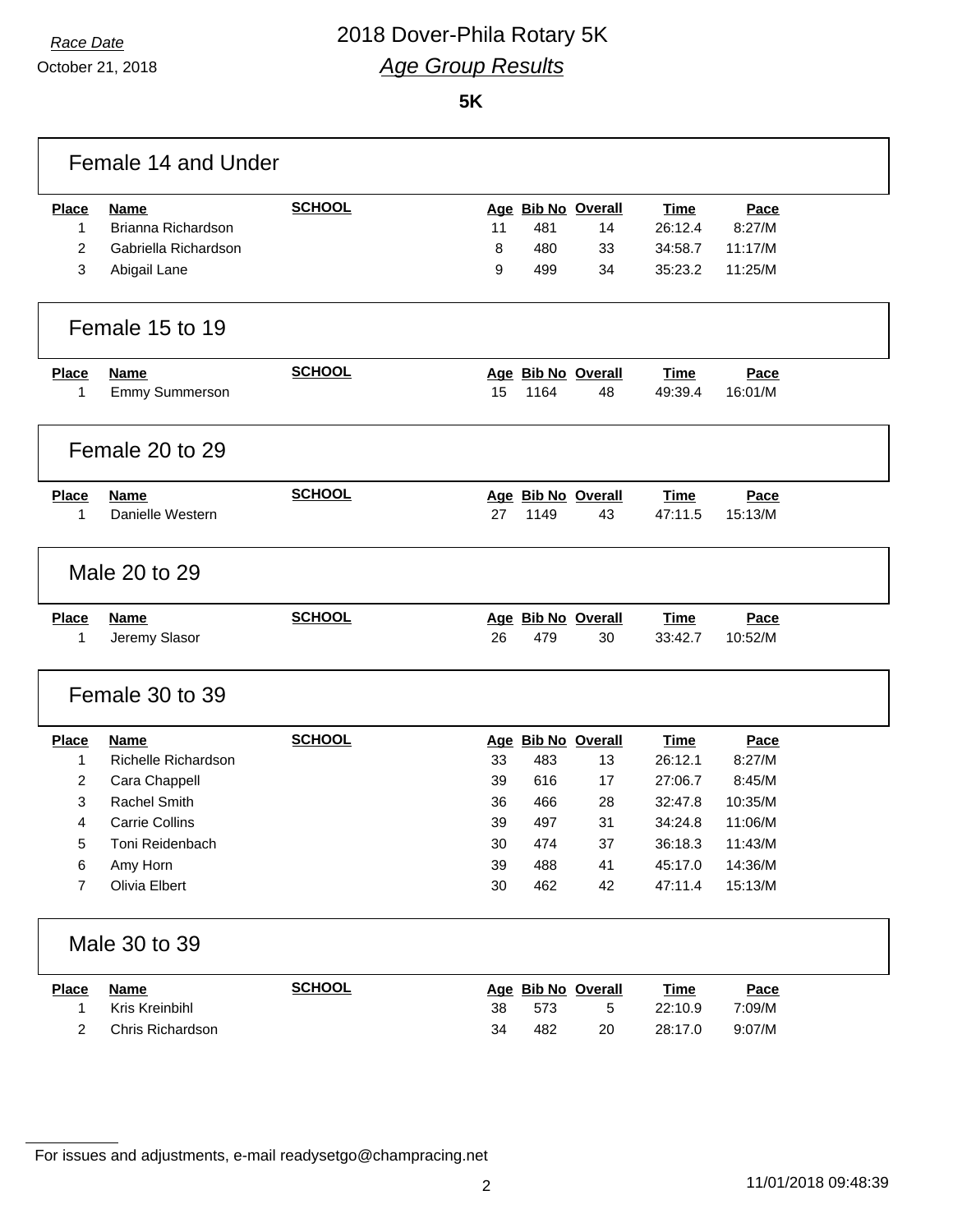October 21, 2018

#### **5K**

|                | Female 40 to 49          |               |            |      |                       |             |         |  |
|----------------|--------------------------|---------------|------------|------|-----------------------|-------------|---------|--|
| <b>Place</b>   | <b>Name</b>              | <b>SCHOOL</b> | Age        |      | <b>Bib No Overall</b> | <b>Time</b> | Pace    |  |
|                | Jan Richardson           |               | 47         | 484  | 22                    | 28:57.2     | 9:20/M  |  |
| $\overline{2}$ | <b>Tiffany Dumermuth</b> |               | 41         | 489  | 23                    | 29:15.5     | 9:26/M  |  |
| 3              | Lisa Squires             |               | 47         | 491  | 29                    | 33:18.9     | 10:45/M |  |
| 4              | Susan Custer             |               | 49         | 498  | 39                    | 39:43.2     | 12:49/M |  |
| 5              | Wendy Summerson          |               | 44         | 477  | 40                    | 45:04.5     | 14:32/M |  |
| 6              | Steph Honecker           |               | 48         | 492  | 64                    | 57:16.7     | 18:28/M |  |
|                | Male 40 to 49            |               |            |      |                       |             |         |  |
| <b>Place</b>   | <b>Name</b>              | <b>SCHOOL</b> | <u>Age</u> |      | <b>Bib No Overall</b> | Time        | Pace    |  |
|                | Mike Ernest              |               | 48         | 1179 | 6                     | 22:26.5     | 7:14/M  |  |
| $\overline{2}$ | Alan Myers               |               | 49         | 486  | 8                     | 23:47.0     | 7:40/M  |  |
| 3              | Damon Stevenson          |               | 45         | 1148 | 11                    | 25:14.2     | 8:08/M  |  |
| 4              | Mike Popovich            |               | 49         | 430  | 18                    | 27:32.9     | 8:53/M  |  |

| Place | Name                     | <b>SCHOOL</b> |    | Age Bib No Overall |    | Time    | Pace    |
|-------|--------------------------|---------------|----|--------------------|----|---------|---------|
|       | Mary Cugliari            |               | 57 | 496                | 25 | 29:42.7 | 9:35/M  |
| 2     | Sheila Hurley            |               | 54 | 471                | 32 | 34:44.9 | 11:12/M |
| 3     | <b>Christine Milburn</b> |               | 57 | 1143               | 36 | 36:17.4 | 11:42/M |
| 4     | Connie Popovich          |               | 58 | 1145               | 45 | 48:08.3 | 15:32/M |
| 5     | Dru Bichsel              |               | 59 | 1154               | 46 | 48:19.7 | 15:35/M |
| 6     | Lily Gao                 |               | 51 | 490                | 62 | 57:16.3 | 18:28/M |
|       | Julie Boose              |               | 54 | 493                | 63 | 57:16.5 | 18:28/M |
|       |                          |               |    |                    |    |         |         |

 Kurt Hoffman 49 594 21 28:27.8 9:11/M Phil Miller 41 465 24 29:20.5 9:28/M Mark Fearon 42 334 27 30:52.0 9:57/M Chris Lane 43 1178 35 35:23.6 11:25/M Craig Chappell 40 1147 38 38:39.9 12:28/M

## Male 50 to 59

Female 50 to 59

| <b>Place</b> | <b>Name</b>        | <b>SCHOOL</b> |    | Age Bib No Overall |    | <u>Time</u> | Pace    |
|--------------|--------------------|---------------|----|--------------------|----|-------------|---------|
|              | Pete Poremba       |               | 52 | 464                |    | 23:02.1     | 7:26/M  |
|              | John Milburn       |               | 57 | 1170               | 15 | 26:12.5     | 8:27/M  |
| 3            | Dave Summerson     |               | 56 | 1151               | 26 | 29:47.0     | 9:36/M  |
|              | <b>Bill Craigo</b> |               | 58 | 543                | 54 | 50:07.1     | 16:10/M |